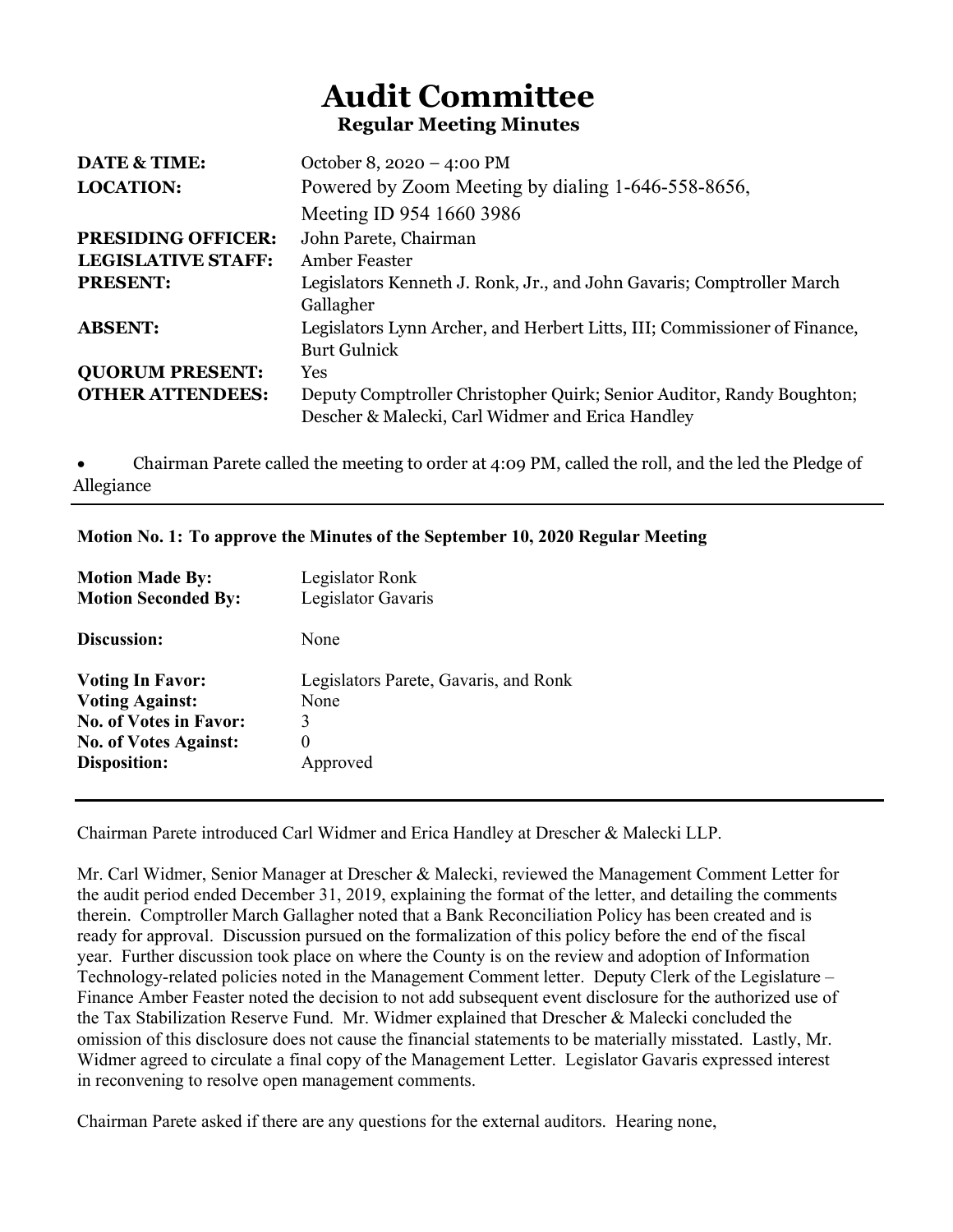#### Motion No. 2: To approve Drescher & Malecki as the independent external financial statement auditor for the fiscal year ended December 31, 2020.

| Legislator Parete<br>Legislator Gavaris                                                                                                                                                                                                          |
|--------------------------------------------------------------------------------------------------------------------------------------------------------------------------------------------------------------------------------------------------|
| Chairman Parete noted that the current contract with Drescher & Malecki<br>contains a third year, noting that no issues have been vocalized at this<br>juncture, and asking the Committee if they have any comments concerning<br>this contract. |
| Legislators Parete, Gavaris, and Ronk                                                                                                                                                                                                            |
| None                                                                                                                                                                                                                                             |
| 3                                                                                                                                                                                                                                                |
| 0                                                                                                                                                                                                                                                |
| Approved                                                                                                                                                                                                                                         |
| None                                                                                                                                                                                                                                             |
| None                                                                                                                                                                                                                                             |
|                                                                                                                                                                                                                                                  |

Chairman Parete asked the members if there was any other business, and hearing none;

#### Motion to Adjourn

| Legislator Gavaris |
|--------------------|
|                    |
|                    |
|                    |
|                    |
|                    |
|                    |
|                    |
|                    |
| Legislator Ronk    |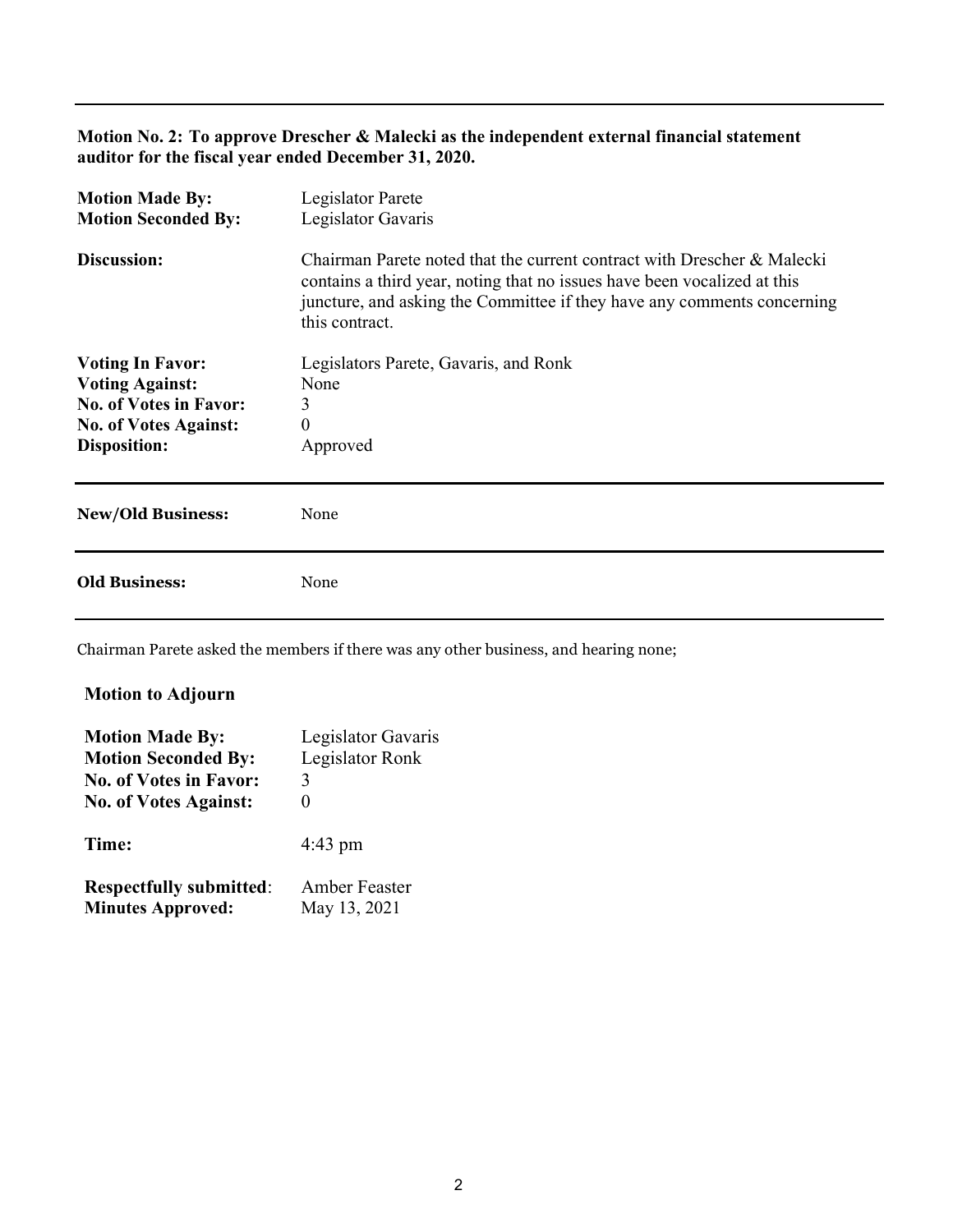# Audit Committee Regular Meeting Minutes

| <b>DATE &amp; TIME:</b>   | October 8, 2020 - 4:00 PM                                                                |
|---------------------------|------------------------------------------------------------------------------------------|
| <b>LOCATION:</b>          | Powered by Zoom Meeting by dialing 1-646-558-8656,                                       |
|                           | Meeting ID 954 1660 3986                                                                 |
| <b>PRESIDING OFFICER:</b> | John Parete, Chairman                                                                    |
| <b>LEGISLATIVE STAFF:</b> | Amber Feaster                                                                            |
| <b>PRESENT:</b>           | Legislators Kenneth J. Ronk, Jr., and John Gavaris; Comptroller March Gallagher          |
| <b>ABSENT:</b>            | Legislators Lynn Archer, and Herbert Litts, III; Commissioner of Finance, Burt Gulnick   |
| <b>QUORUM PRESENT:</b>    | Yes                                                                                      |
| <b>OTHER ATTENDEES:</b>   | Deputy Comptroller Christopher Quirk; Senior Auditor, Randy Boughton; Descher & Malecki, |
|                           | Carl Widmer and Erica Handley                                                            |

Chairman Parete called the meeting to order at 4:09 PM

Chairman Parete: Folks from Drescher, are they here now, Amber?

Amber Feaster: Yes.

Chairman Parete: That's a Mr. Widmer, Carl Widmer and Erica Handley. Is that correct?

Carl Widmer: Good Evening. How's everyone?

Chairman Parete: Good? How are you today, sir? Everybody…

Carl Widmer: I'm fine.

Chairman Parete: …Good and healthy and semi-happy, anyway?

Carl Widmer: Yeah, yes, we're doing well.

Chairman Parete: That's a good sign. I guess we could get right into the purpose of the meeting is you're finishing up your summation of what you've been doing over the last months. So, you've got the floor.

Carl Widmer: Yeah, we, we're asked to come to another Audit Committee meeting, really to go over the Management Letter. And that was not quite in draft form to share with the group at the time we had our last meeting, just about a month ago. But we did circulate a draft along with the draft financial statements back September 21. And asked Amber to circulate that to the group for review and comment. There had been a couple edits that Amber provided to us. And the current draft that she attached to the invite to this meeting does reflect those changes. However, there were no substantial changes to the letter from the first version that went out late September.

So, I think this is a, a bit of a first to just to just go over the Management Letter. But I think if everyone has the draft in front of them, we can walk through the format of the letter, and then also the individual comments in each. Unless anybody has objections and would want to go about it a different way, we can just sort of walk through the draft for the draft finan-, or the draft Management Letter.

Chairman Parete: I mean, I think that's okay. You guys all right? Okay, you're on.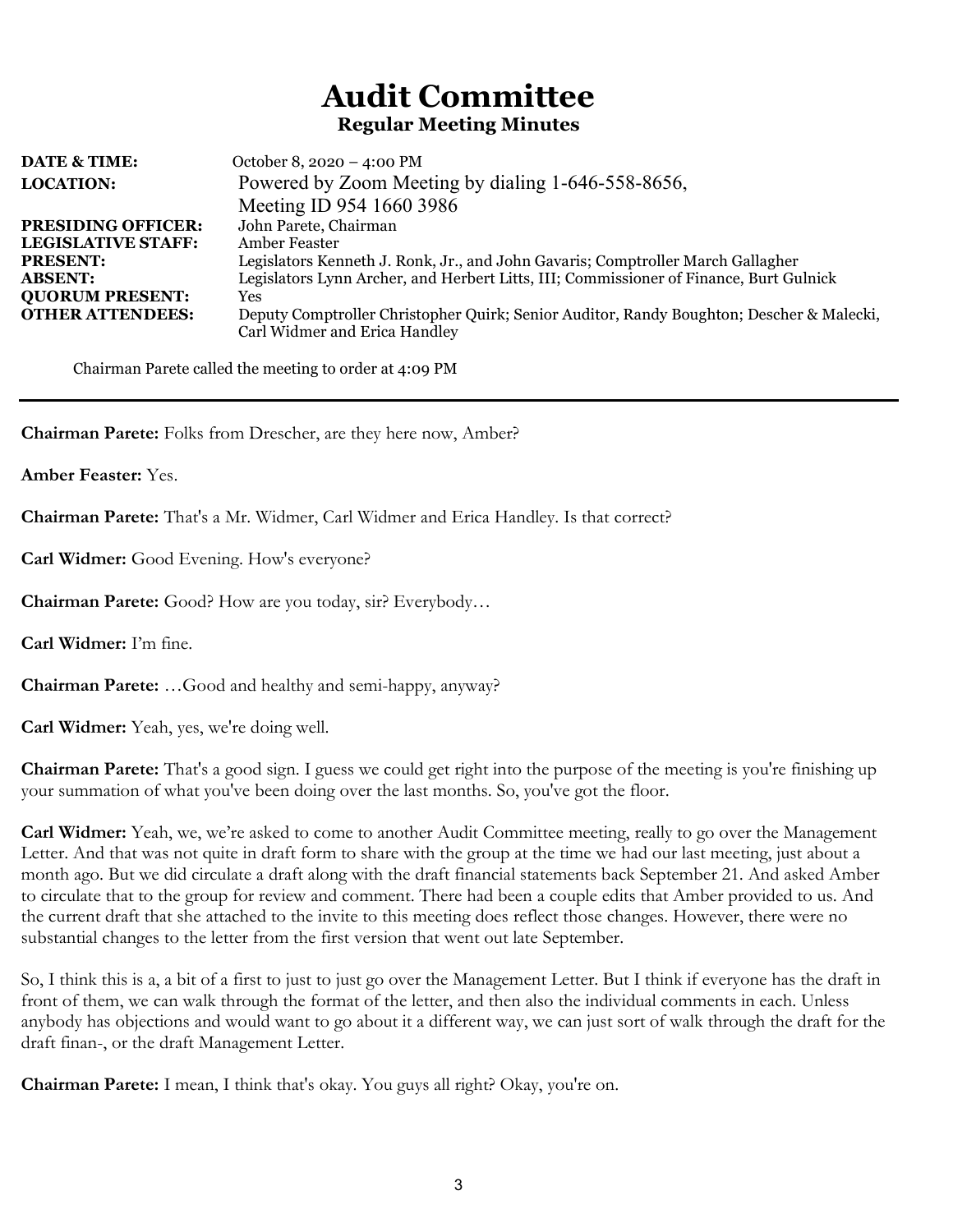Carl Widmer: So, the first two pages is the standard wording of a Management Letter. Essentially, it reiterates that we didn't have any reportable finances, as I had mentioned at the last Audit Committee meeting. No significant deficiencies, and no material weaknesses in the internal control. However, we do mention that there are other areas that we observed, and that are included in this Exhibit 1. So, when you move on to page three, that begins the individual items that make up the Management Letter. And Ulster County has requested that we present a format for which it follows up on prior year comments. So, that they don't just get issued, and then fall to the wayside. They say, okay, if it hasn't been resolved in the year of the audit, then maybe we should roll it forward to the next year and make sure that the county is satisfied with how that individual comments been addressed. So, the first section of Exhibit 1, starting on page three, is going to include comments that were issued in previous Management Letters.

The first item is called Formalization of Procedures. And essentially, for each of these follow ups, we circulated the draft. And we've worked on gaining responses through contacts, various contexts that the county. Amber was essential in this process; she sort of was our liaison to getting accurate follow up information here.

So, when you walk through, it basically says, this comment, the gist of it is, while there are procedures and informal practices at the County on different areas, we recommend that a formalization of a policy may be most appropriate. Really, in efforts of making it an easier task when the person who's handling these areas, passes it on to another person. Or if anybody inquires how things are being done, it's easiest to point to a policy. So, there were five different policy areas that were included.

Chairman Parete: Excuse me.

Carl Widmer: Yes.

Chairman Parete: John, do you have your hand raised?

Legislator Gavaris: I do. Just a procedural question. Do you want us to wait till the end? Or if we have questions as you go…

Carl Widmer: No, no. Please, let's keep it in the conversation. Please do.

**Chairman Parete:** Please do. I know you're a lot younger than me, but I would have forgotten by the end. So... I think that's the right thing.

Legislator Gavaris: Okay. So, when you say formalization of policies, is that only the financial? Or are you aware of a systemic problem that the entire County that there is no formalized process for creating, approving, and maintaining policy and procedures?

**Carl Widmer:** No systemic problem. These are individual policies that come up throughout the course of our audit. We noted whether we're reviewing an actual policy, or if it's someone explaining how things are handled, rather than a formal policy that we can, you know, hold and look at.

Legislator Gavaris: Okay, so these are exceptions, not the rule.

Carl Widmer: Yes.

Legislator Gavaris: Okay, thank you.

Chairman Parete: Thank you, John.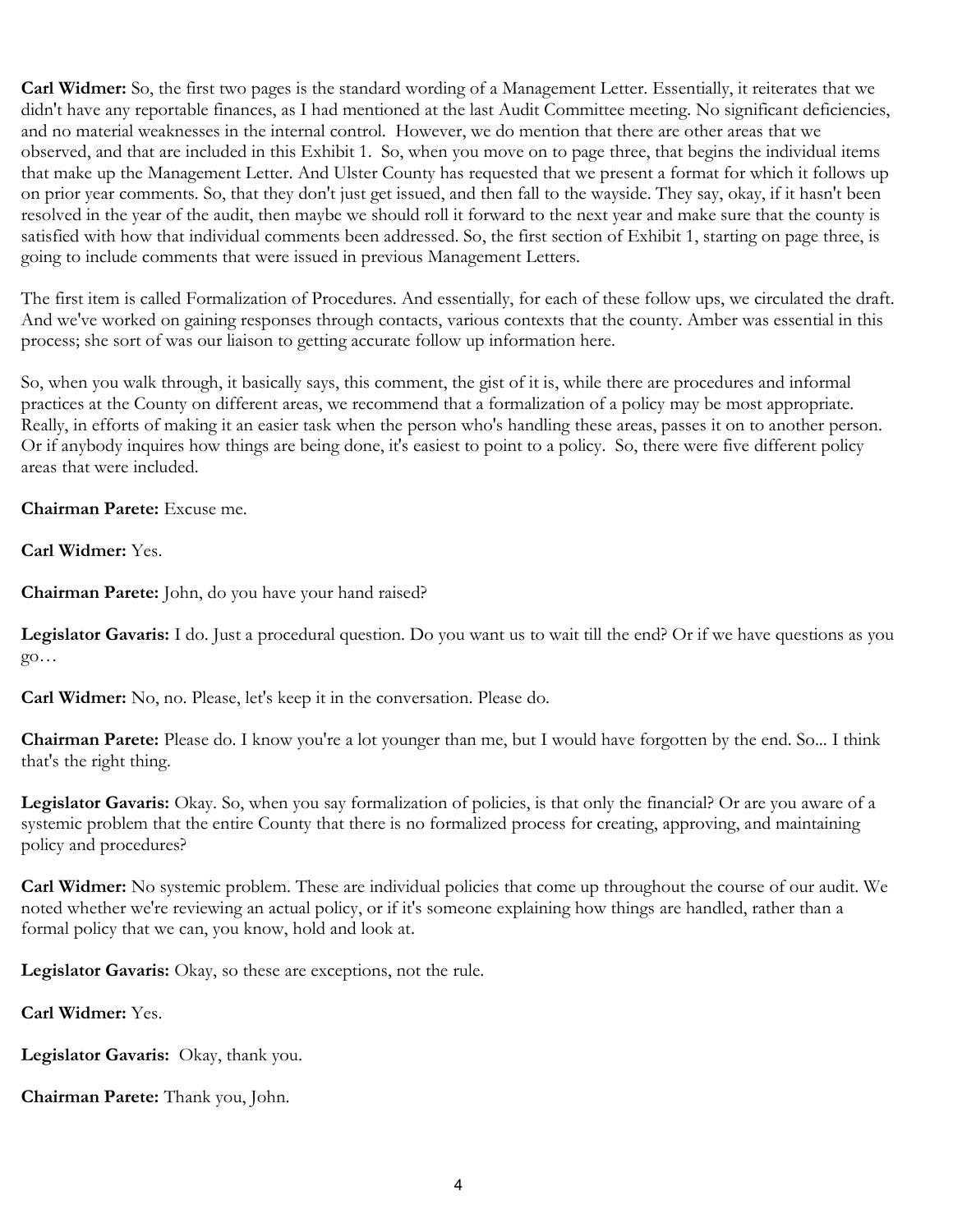Carl Widmer: So, there are five areas that were covered in here, you can read through the bulleted list. But the first four are still at a status where they haven't been addressed or they haven't been resolved. So, it looks like these four. And this comment will roll forward into next year's audit and will be included, as another follow up comment because they haven't yet been formalized.

Comptroller March Gallagher: Carl? Yeah. I have a couple questions. And then I have a suggestion. The first question is, you know, we have a bank reconciliation policy that both finance and the Comptroller's office, I believe, are largely satisfied with. Our last edit to that was September 3rd, and I think finance has been busy with budget and CAFR. But I expect it to be ready to roll. Is this something that needs to come back to this committee for approval? Who is the recommended approving authority on a bank reconciliation policy, for example?

Carl Widmer: You know, it's going to vary by entity. This is really the fact that it doesn't qualify as a significant deficiency, or a reportable finding, we would defer to the County. So, if you're satisfied, and the Audit Committee would agree, that the condition that the bank rec policy, for example, is insufficient, inadequate, and they wouldn't want to see this included in next year's Management Letter, then we could include that in the 2019 follow up. But in the follow up that were provided, it says it's not been formalized, and is still considered a work in progress. So, by default, it would be included next year until it was considered resolved.

Comptroller Gallagher: I don't have a problem with that. I'm just saying like once finance is—once we are fully in agreement, and there's absolutely nothing to change, what is required to get approval? It's just our two departments?

Chairman Parete: John.

Legislator Gavaris: I would ask the question, what is our policy on policies? And I know that sounds crazy.

## Comptroller Gallagher: Yeah.

Legislator Gavaris: But you're supposed to have a policy on policies. I have it, where I work with, it's a policy on who creates it, who's responsible. How many times you have to review it, whether it's annually, semiannually, bi-annually. And what's—who's the approver. Whatever the policy is, I think that's what he's saying, is that it's up to the county to decide that process.

Chairman Parete: Which means the board, John.

Legislator Ronk: Mr. Chairman, may I?

Chairman Parete: Yes.

Legislator Ronk: So, John, I think that our policy on policies would be the County Charter, which states that the Legislature's the policymaking body for the County. So, I think I think it would be, you know, if the Comptroller, you know, would like to help formalize that policy, I think by Resolution, would be the proper way to go about that.

Comptroller Gallagher: So, Chairman, my request is that we consider, I mean, look, my role on this committee is as ex officio. But I'm making a request to you that you set a January or February meeting where we can bring you the bank reconciliation policy and a couple of other things, that the committee could review before passing on to the Legislature. So, that next time Drescher Malecki is looking, we can check it off.

Chairman Parete: You know, Madam Comptroller, you must be clairvoyant, because I have that down on my little list for a meeting later on. Excellent. Thank you very much, ma'am.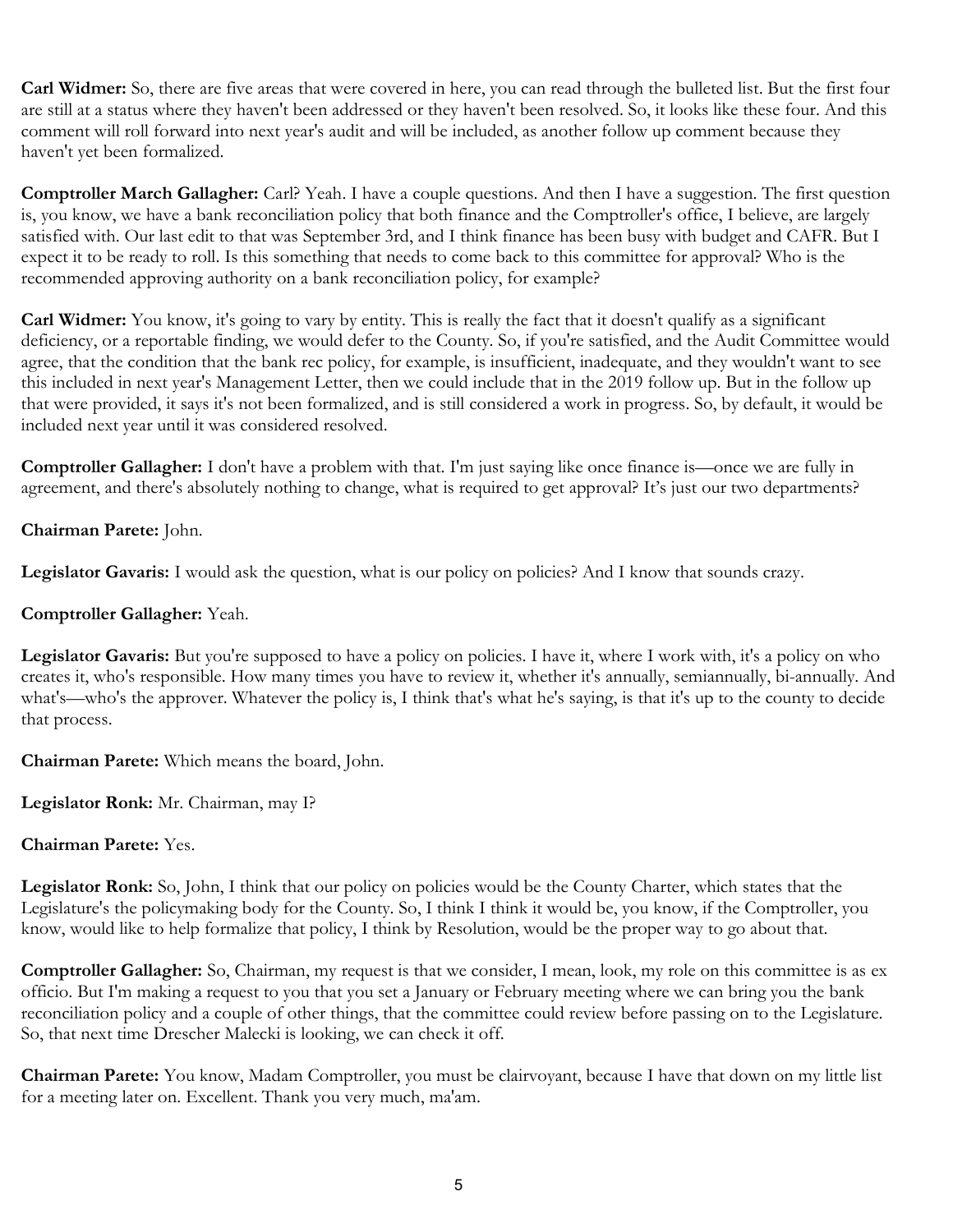Comptroller Gallagher: Okay, now I have that's a, that was my question. Now, I have a suggestion. And maybe they're both suggestions. But in the 2018 Management Letter, it was discussed, that not only did we lack a cybersecurity policy, but that we should obtain cybersecurity insurance. I did not see a note cleaning that up. But I want you to know, our current policy with Reis Insurance has a cybersecurity component. So, I think it would be nice to include something in this letter that acknowledges that that part of the note has been addressed. And I'm happy to send it over—right now all I have is an invoice for that feature of our insurance. But I just I wanted you to know that cyber security insurance is something that we do have. And I also want to raise this issue for the rest of the committee that there was a consultant hired, by the Legislature in 2019, Eisner something rather—say it again?

Legislator Ronk: Eisner Ampner.

Comptroller Gallagher: Say it again.

Leigslator Ronk: Eisner Ampner.

Comptroller Gallagher: Eisner Ampner, thank you. I have the contracts. Their services were due to be finished and rendered by November, and of last year of 2019. And indeed, there is a pretty extensive report and a draft resolution that I cannot determine what happened to that.

Amber Feaster: I did provide those to Drescher.

Comptroller Gallagher: Excuse me?

Amber Feaster: I did provide that report to Carl in our communication, so they are aware of that.

Comptroller Gallagher: Great. So, that might be another thing, Chairman that we want to bird dog in 2021 so that it doesn't continue to be on the list. And I think that some of the language used in describing the cybersecurity policy and the risk assessment, the IT risk assessment, we're using different words between years different descriptors for those things. So, you know, I just think consistency would be helpful. But I wanted to note like, it's out there, it hasn't really been addressed. And it's something I think we could work on in early 21.

Chairman Parete: You have it in your notes? Okay. Very good.

Carl Widmer: All right. All right, Comptroller, thank you. I think we can update. If you could provide the evidence of the insurance, please.

Comptroller Gallagher: Great. I will do that. I will send it to Amber today.

**Carl Widmer:** So, thank you. So, we can update the 2019 follow up on the cybersecurity policy. And the comments about hiring that independent firm to look at the IT policies, that is included in in wording in the 2019 follow up. But I understand you just want to make a point to address it soon so it could come off the letter, right.

## Comptroller Gallagher: Right.

Carl Widmer: Okay. Very good. The construction in progress is the last one in that first comment. And that is the one item that was addressed during the year, the Capital Assets Policy was amended to include comments towards construction and progress. So, as that was brought on through resolution, that piece will be removed from this comment going forward.

The next item was a Debt Management Policy. This was a comment rooted under the previous engagement partner, Tom Malecki. I think it goes back even to conversations two, two-plus years ago, but it is in here. And essentially, if you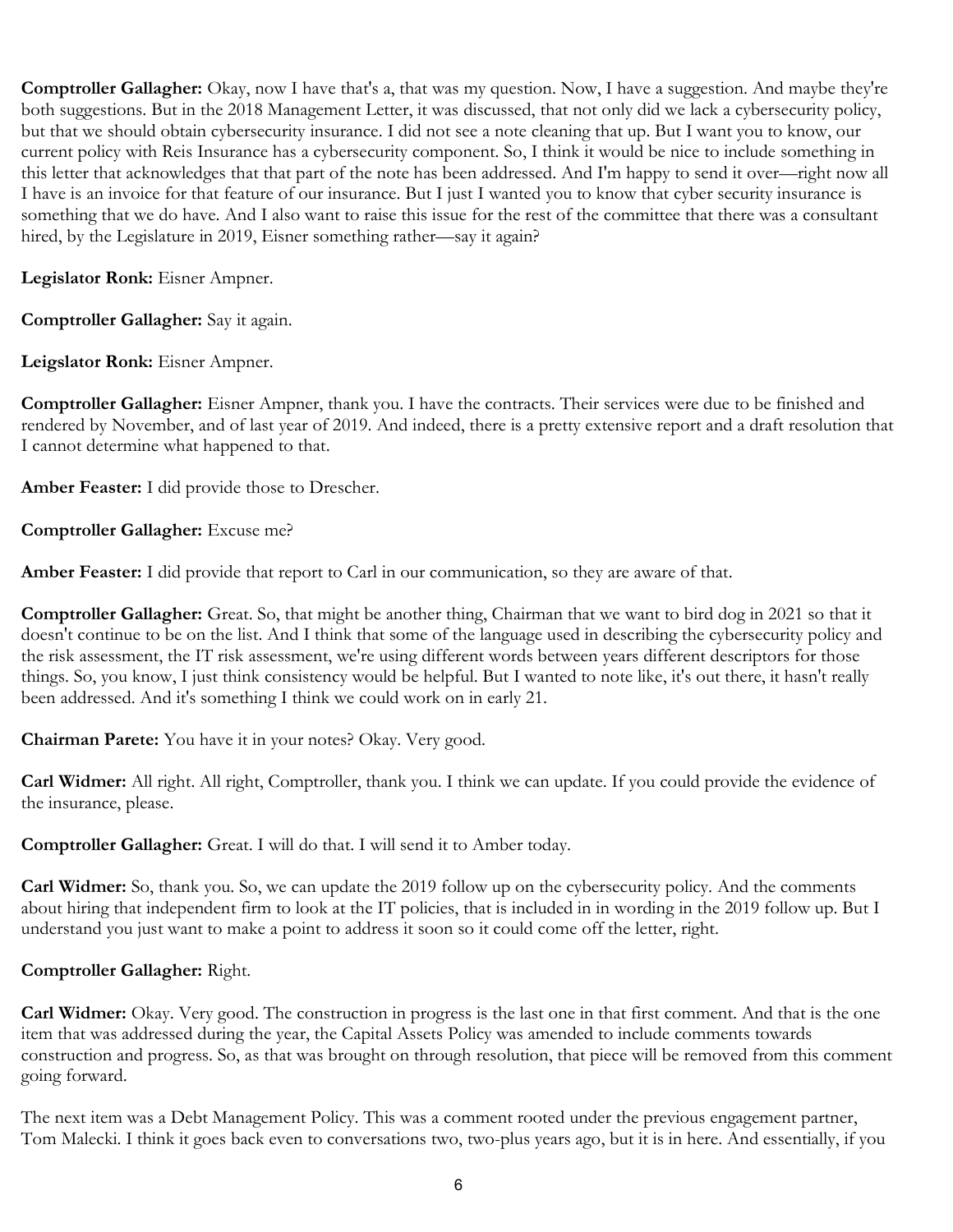look at the 2019 follow up the responses that the Legislature essentially, they evaluated this comment and recommendation, and decided to move forward without taking action on adopting a Debt Management Policy per these recommendations.

## Chairman Parete: March.

Comptroller Gallagher: Yeah, can, you know, informally, maybe after this meeting, if somebody could direct me to the minutes where that is done, because I've gone back to your committee minutes, in this committee, and I don't really see a specific discharge of concern in that area. I see a lot of bantering about, but was it resolved in committee? Was it— did it go to the full Legislature? I can't put my arms around that. So, that would be helpful.

# Chairman Parete: All right.

Amber Feaster: It was not presented to the body, it stayed in Audit Committee.

Chairman Parete: And maybe Amber, just as a follow up, you can tell me which set of minutes I should be looking at to see that.

# Amber Feaster: Okay.

Comptroller Gallagher: Does it ever come up again? Is it something we ignore forever? That just seems like, you know, in the minutes that I saw, we had a phantom Debt Management Policy in storage? I just, you know, I think, is it something that we just never address again? I don't know.

Chairman Parete: Well, if we have a meeting in January or February…

# Comptroller Gallagher: Yeah.

Chairman Parete: You've got your notes. Amber has her notes. And we can do that and resolve them either yes or no.

Comptroller Gallagher: Yeah. Thank you.

# Chairman Parete: Sir.

Carl Widmer: Next follow up in prior years was the Cybersecurity Policy. And I think we already alluded to that. So, this comment will be rolled forward and included next year.

The following item was titled Succession Planning. And essentially, the recommendation was to perform an assessment of key positions throughout the county that may be vulnerable to turnover in the coming years and put together a formal plan for how to address cross training and develop a succession plan for each of those positions to mitigate the risk of lost efficiencies experienced through a turnover. I mean, there's institutional knowledge, all those sorts of things that need to be addressed when you do have turnover in a key position. This was another one that was evaluated and decided to be passed on with no, no formal policy put together on a succession plan. I do believe there was sections in the County Charter that the Legislature believed to address the key areas related to succession planning. Amber, is that correct? Was that the discussion last year on this one?

Amber Feaster: Can you say that one more time, please?

Carl Widmer: That there was language in the County Charter regarding the succession planning?

Amber Feaster: I don't remember off the top of my head specific discussions related to the Charter.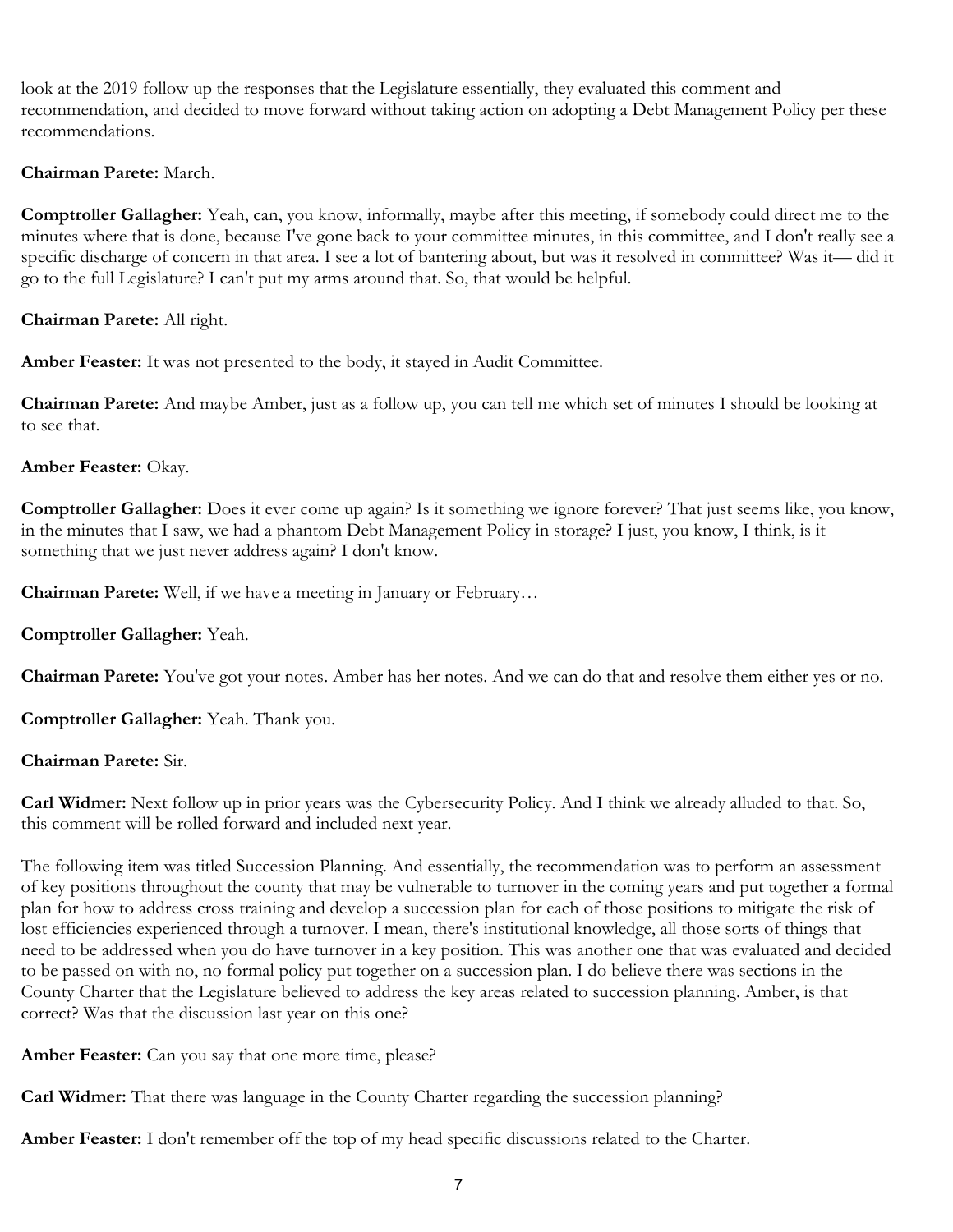Carl Widmer: Okay. Well, in either scenario, it is important to remember that all of these comments were under the umbrella of improvements and best practices. These aren't requirements or audit findings, if you want to take it that way. So, those—that succession planning was evaluated and will be passed on.

The next one from prior year, this was routed from an update to the uniform guidance and the uniform guidance is the Federal Government's guidance when we perform your single audit over federal awards. We perform it in accordance with the uniform guidance, they came out that there should be a Cash Management Policy surrounding federal awards. Last year, we pushed that out to many of our clients that go through single audits. And after going through a year of it and learning more, it really pertains most to those federal programs that hand out money to the recipients prior to it being earned or spent. So, if you receive funds in advance, this is more pertinent to you. So, upon review, we noted and communicated to the group here that this isn't really applicable to the county's federal program. So, we looked through the larger federal programs that are included in your single audit, and all of them are on a reimbursement basis. So, it rendered this one not really applicable. So, we're going to pass on that, and it'll be removed for next year.

The final item, with a wrap up for prior years, were the future reporting requirements. So, the Governmental Accounting Standards Board or GASB, they issue pronouncements that dictate and provide guidance for how government should be presenting their financial statements, and certain accounting treatments. There's a number of them. We're up to number 97. So, at this point last year, let's see, think it only went up to 90 last year if you look at it. But essentially, we just provide what the effective date would be on those items and say, hey, here's a heads-up there on the horizon. And in the event the county would need assistance from us and implementing, we're here to help.

It is important to note it affects the follow up from last year. And we also have this section for new GASB's that were recently issued over the course of last year. GASB statement number 95 was issued. And what it does is provide some relief to governments for implementing new GASB standards as part of the COVID relief plan. They're allowing essentially a one-year postponement on the effective dates of all issued and outstanding GASBs. So, the GASB statements that are provided in the Management Letter this year. All those effective dates represent a one-year postponement.

Any questions on the prior year's comments? Comptroller?

Comptroller Gallagher: Yeah. Um, I just want to ask whether GASB 83, which has to do with retiring assets that may come with liabilities, whether we think that there are assets in our portfolio, like Tech City, that has contamination issues, or the former County Jail site that has asbestos issues, that will trigger this provision?

Carl Widmer: That is, I mean, that really is the question that will be discussed in preparation for next year's financial statements. I would think it's appropriate to inform finance. I know they're not sitting in right here, but they do author the CAFR and give the first go at putting together the financial statements. So, it'd be appropriate to bring it up with them and review. And if there's additional questions on how to proceed, you know, we're here as a resource, and we can help run through it as well.

Comptroller Gallagher: Luckily, we don't have a county landfill, yet.

Chairman Parete: Oh, no. Yeah, send it to Mars.

Legislator Ronk: Just two points on that, to the Comptroller's point. Technically, the County is not currently, in ownership of the old jail property. It has been transferred to an LDC. And then, you know, a lot of the properties that would have significant environmental problems are not actually taken by the county, they're sort of held in abeyance.

Chairman Parete: But it's sort of similar issue to be aware of.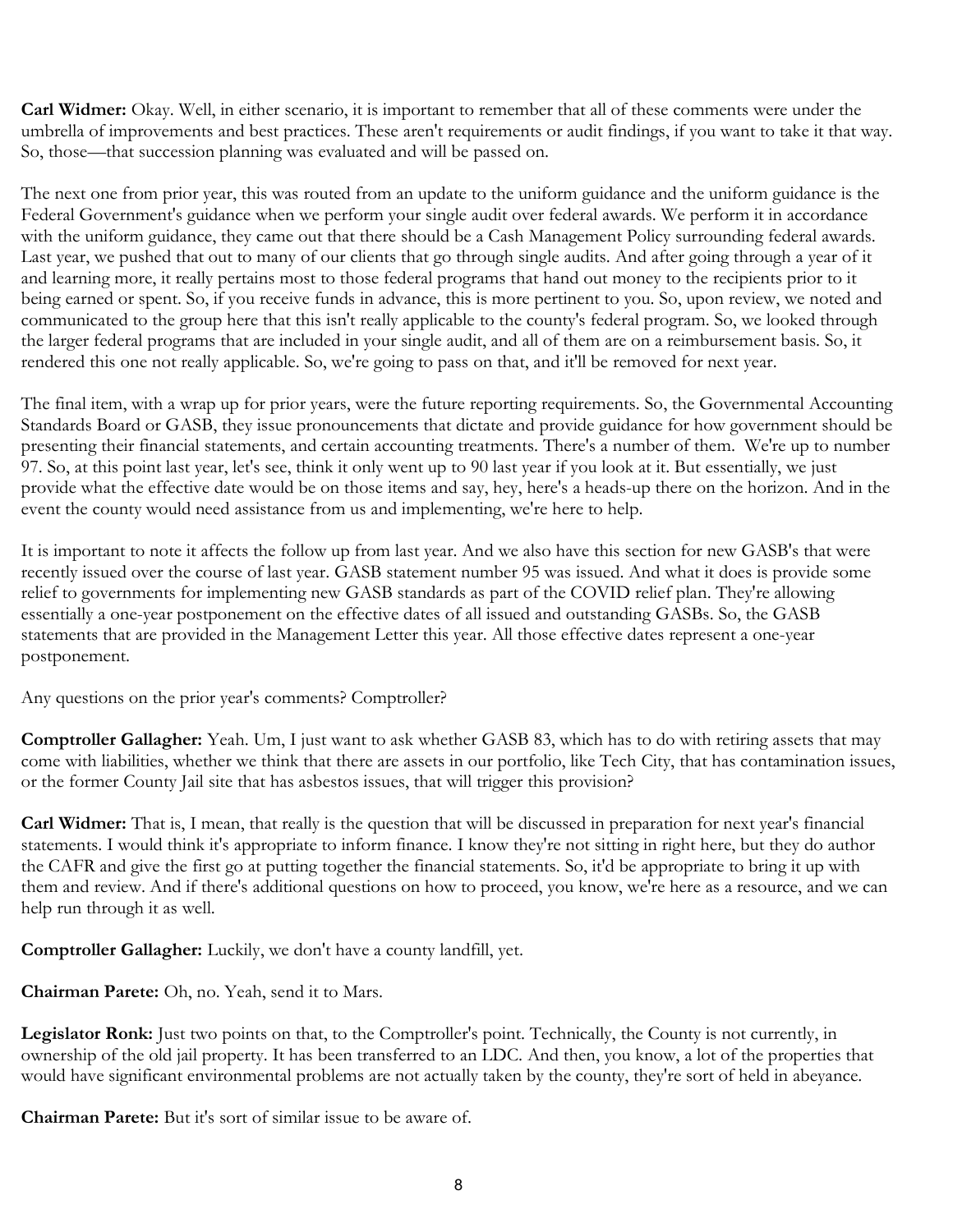Comptroller Gallagher: And the LDC is really a county entity. So...

Chairman Parete: Yeah.

Legislator Ronk: Sort of, kind of, but not really.

Chairman Parete: All right.

Comptroller Gallagher: Yeah.

Chairman Parete: Is that it, sir?

Legislator Gavaris: That's the follow up from last year's. There were two new comments that I spoke to during our last meeting. I really, I can give a brief summary for each of those. But what I'd really like to make sure is that this group is comfortable with the wording, and they approve of the wording, and these items being included in the formal Management Letter. That that's the real point of distributing it early, and holding it in draft form, is to make sure everyone is comfortable with how it comes off. And its inclusion in the letter. So, before we give any summaries, did anybody have any comments on those two, those being the Coronavirus Impact and the Adoption Assistance Eligibility Checklist items.

Chairman Parete: Legislator Gavaris. Are you... all right.

Legislator Gavaris: I'm good.

# Chairman Parete: Okay.

Carl Widmer: All right. So, just a brief reminder then, the Coronavirus Impact. We just wanted to bring up that the county's current efforts of budget planning and forecasting for the future. We encourage it to be flexible. Essentially, can it adapt to different scenarios? Can it be presented in a short term versus a long-term outlook? Really, all the information that we're getting, even month by month, is really important and impacts how we're going to plan for future budgets. So, having a budget plan, or forecasting model, that can adapt to such changes on a short notice like that will be helpful.

Also, we want to make sure that all that work being done isn't going to waste. We're aware that Burt, in regard to the budget does some performance measures. Amber, I know that you said you've been working on forecasting ideas and everything. We just want to make sure that that work, and effort is going to the people that need it to make well informed decisions. So, are these plans—are these models being communicated adequately to the decision makers at the county, to the Legislature?

The other item was about the Adoption Assistance Program. We covered it pretty well last time but essentially, there's a checklist out there that's available to be used by administrators of this program to help walk through individual's eligibility requirements, and to make sure that each individual participating in this program is indeed eligible to receive the benefits. Nine out of the 25 weren't using this checklist. We communicated that to management there. We worked primarily with Jennifer Squires. She's the senior Social Welfare Services examiner. And she agreed that the checklist is beneficial and she would also encourage its use in every file, but that it's really subject to the individual, you know, on the ground performing those interviews and questionnaires, whether they're going to use that checklist or not. So, it's, it's going to be tone at the top over there and encouraging the use that, really, you shouldn't put this file away unless you're using this checklist. It's a good tool. It's a good way to make sure that everything's taken care of.

Outside of that, we have the new GASBs listed. And that concludes the Management Letter draft.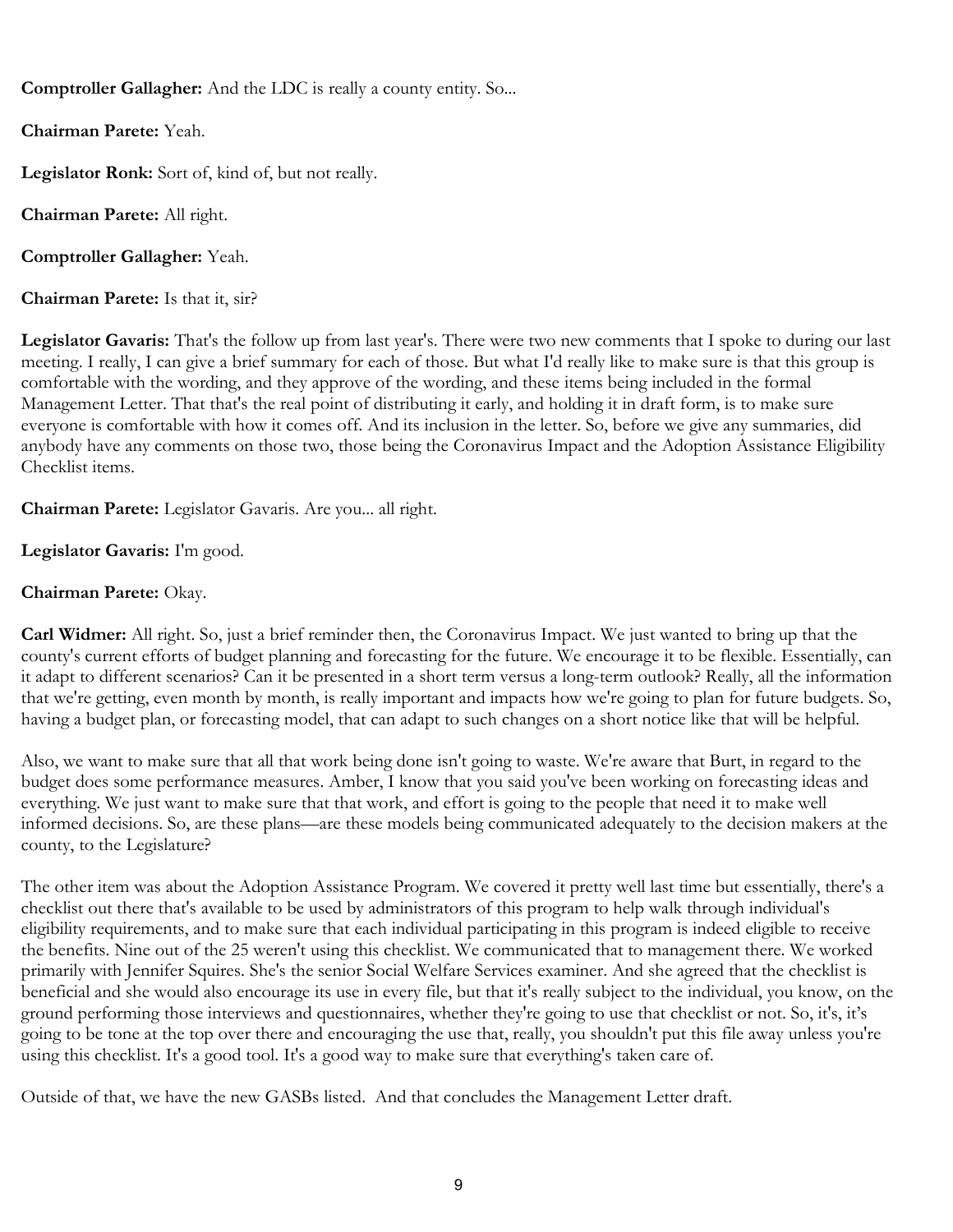Chairman Parete: All right. Amber, you've always had conversations with me about some things. There's anything you want to ask, add, or question?

Amber Feaster: So, the only thing that I, I guess I could speak to, right this moment, is that with respect to the Coronavirus Impacts, this kind of goes hand in hand. I have reached out to Carl and asked if there was any discussion that took place regarding the decision not to include subsequent event disclosure that the use of the tax stabilization reserve fund has been requested to be authorized. And there was—what the answer that I got was that there was no conversation between Finance and Dresher & Malecki regarding that and from Dresher & Malecki's point of view, the not having it in the financial statements doesn't make them misstated. So, I was looking for some conversation about the reason behind that decision. And that does impact the projections for next year.

Carl Widmer: Thanks, Amber. On the message that I responded to Amber is really is the way—the measuring stick really, as an auditor, of judging what would qualify as being included as a subsequent event, would be if the information was omitted, would the financial statements be misleading to a reader of the financial statements? We concluded that they wouldn't be. That the financial statements omitting that disclosure still fairly present the balances as of 12/31 and the revenue and expenditures as up to 12 months they're ended. We did, I believe, or we reviewed, the disclosure that's currently—that was in the issued financial statements, which gives a short narrative that COVID came into play, and it will have an impact. But without a set dollar amount, we didn't believe that the request to authorize the use of going into fund balance, in future budgets, merited being specifically disclosed in this.

Chairman Parete: Okay. Thank you. Anyone else? All right. Well, thank you for your efforts. Thanks for your time, and we'll be moving forward.

Carl Widmer: All right. I guess just to get it, on the books here. Amber, will we just look to you for a final communication, saying that the Audit Committee is in approval of the letter in this form, and that we can move forward with release?

Chairman Parete: Yeah, I would say.

Comptroller Gallagher: Are you going to make the changes that we talked about for cyber security?

Carl Widmer: Yes. Yes, that's a good point. Thank you, March. I do believe that was the only change in text to the letter, as is. So, we can update for that item and send the updated draft to Amber. And Amber, if you could just confirm that it's in a final form, we could move forward putting it on letterhead and signing it.

#### Amber Feaster: Yes.

Carl Widmer: Thank you.

Chairman Parete: Okay. Thank you. Anything else from the committee? Or Madam Controller?

#### Comptroller Gallagher: No.

Chairman Parete: This is an interesting meeting for me, because I think Donaldson put me on this committee as a punishment tour, you know, because, because a lot of this could be Mandarin for me, you know. I, however, I learned some stuff. It wasn't a bad meeting, actually. And I thank everybody for participating. We do have to go down the road and discuss—and I don't see a problem with it—but exercising our option for next year. And I, I, I suppose it's up to this committee, there's three of us here, to move forward to authorize the option for the, I think the second, and final year of their five-year contract. Is that right, Amber?

Amber Feaster: A three-year contract with two options to renew. So, this will be year three.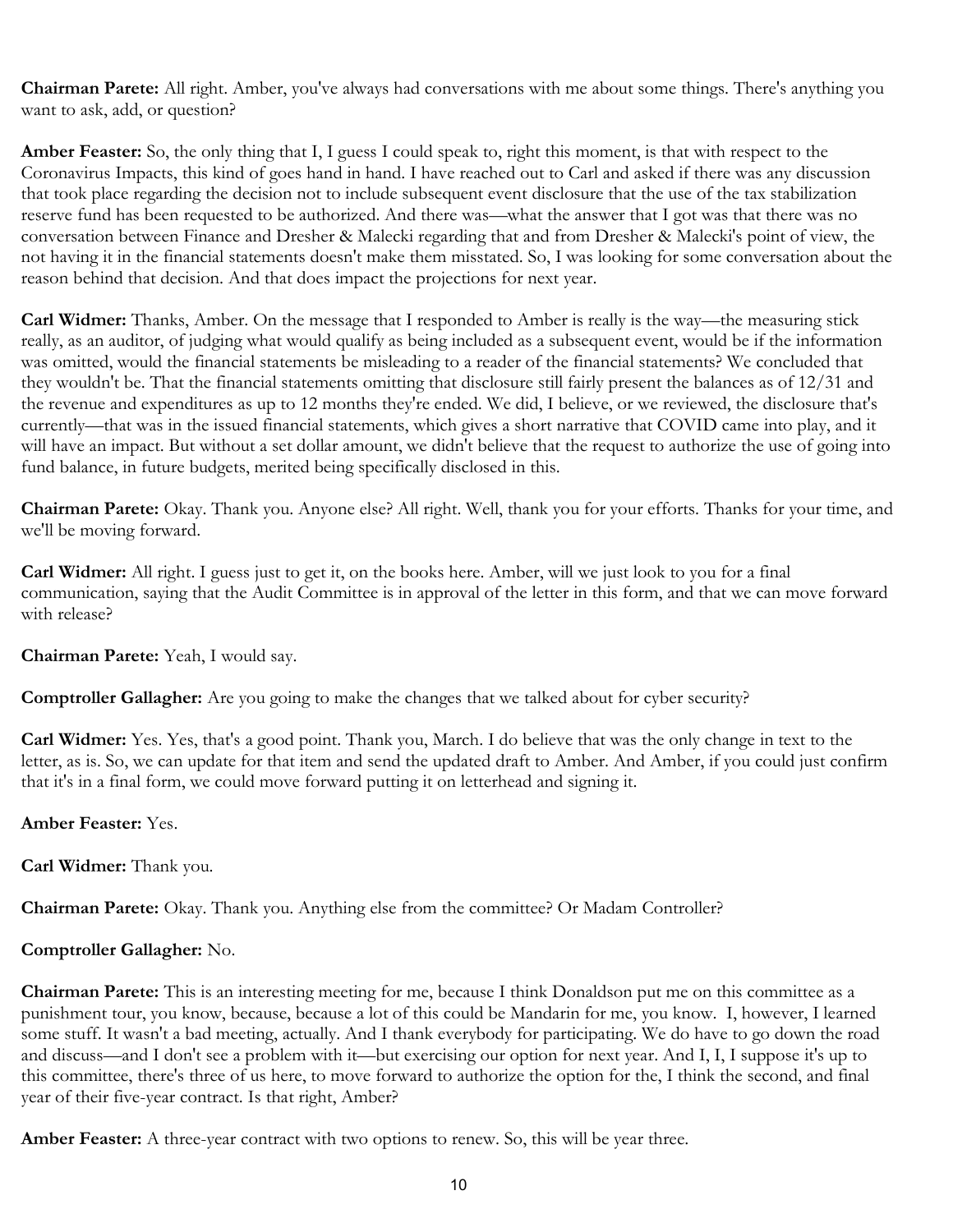Chairman Parete: This will be year three.

Amber Feaster: Mm hmm.

Chairman Parete: So, it was three plus two years.

Amber Feaster: Mm hmm.

Chairman Parete: And we're into how many years now?

Amber Feaster: We are two down and we can continue the contract for the third year.

Chairman Parete: Okay.

Amber Feaster: If the committee approves.

Chairman Parete: Anybody want to talk about that? I mean, what's going to be coming up then next year are the RFPs, and conversations as to what we'll be doing in the future. But right now, I guess nothing's imminent. But I don't, I haven't heard of any complaints. I haven't heard of any problems. It's still, I assume, up to the Legislature to make the final decision. Would that be correct? Amber?

#### Amber Feaster: Yes.

Chairman Parete: Yes. So, can John, your comments, I mean, I think we could put something forward and get it presented to the Legislature so at least we're on solid ground as to where we're going.

Legislator Gavaris: Ken stepped out it looks like, but I mean, I'm new. So, I'm unfamiliar with the previous history, good or bad. So, I don't really have a standpoint. I guess I'd like to hear from Ken, and any others, who have been involved in the audit committee before jumping on board. But I mean, you know, I haven't heard anything, but that doesn't always mean something.

Chairman Parete: Neither have I, John.

Legislator Gavaris: Yeah. Ken, are you still a...? He's having a sandwich. Well, where do we go? What do we do? Anybody got an idea? I mean, I just like to move forward. It's, you know, to me, it's a little like, we could move forward. But if something comes up, it's still has to go to a higher authority. And I do think, ironically, I did think we should try to have a meeting, if we're still on the committee in January, to tie all these other things together. And so, whatever your pleasure is, is okay with me.

Legislator Gavaris: I think once we get the revised...

Chairman Parete: John, it's just you and me now.

Legislator Gavaris: I think once we get the revised Management Letter, if we can call a quick meeting, again, just to review it and approve it and this way it can get adopted. And then there, we can discuss the renewal. And also, I think, again, saying to what you just said, if we are still on this committee for next year, I think we need to set up, you know, either some type of regular meeting to ensure that these items that are listed as follow ups, actually get followed up and completed, rather than just be here again in October and September, and we still haven't done anything about it.

Chairman Parete: Yeah, I mean, I something, yeah, maybe that's why Dave made me do this. Alright, well...